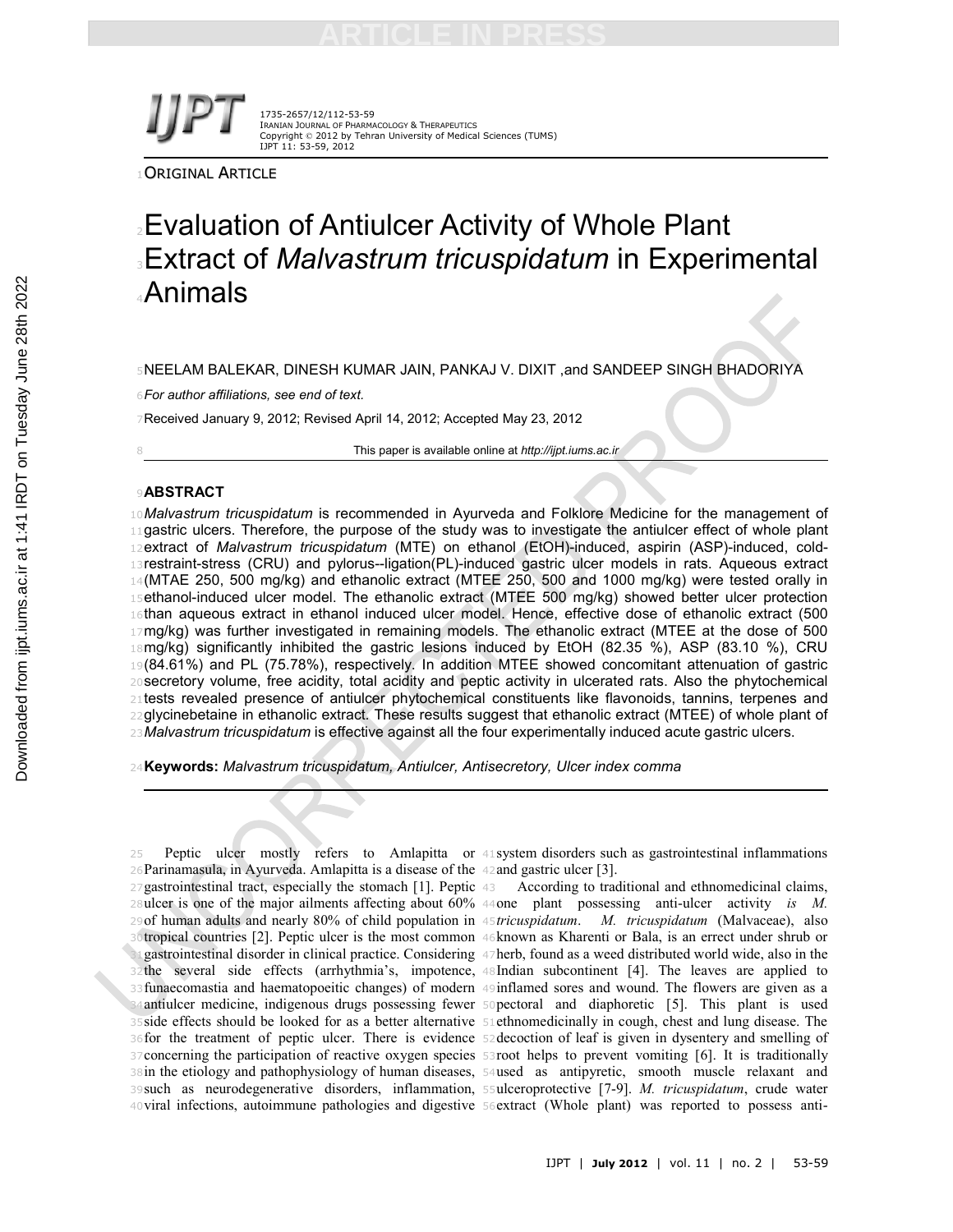57inflammatory, analgesic, antipyretic antibacterial [9] and antinociceptive activity [12]. Chronic toxicity study of *Malvastrum tricuspidatum* showed that extract of whole plant given orally to Wistar rats at the dose of 0.2-20 g/ kg for 60 days did not produce toxicity in the animals [13]. Our research interest in this plant arose because of its potential medicinal value against peptic ulcer, as used in folk medicine and presence of antiulcer phytochemical constituents like flavonoids, tannins, and glycinebetaine. Experimental study to determine antiulcer potential of *M. tricuspidatum* and possible mechanisms for inhibition of gastric ulcer is not reported earlier, so it <sup>123</sup>*Phytochemical screening* was worthwhile to undertake such investigation using aqueous and ethanolic extract of whole plant of *M. tricuspidatum. Preparation of ethanolic extract*

antiulcer effect of aqueous and ethanolic extract of  $127$ analysis [20,21]. whole plant of *M. tricuspidatum* in Ethanol-induced <sup>128</sup>*Experimental Animals* (EtOH), aspirin-induced (ASP), cold restraint stress  $77(CRU)$ - and pylorus ligation (PL)-induced ulcer models.<sup>129</sup> In addition possible mechanisms for gastroprotection by  $130$  and albino mice (20-30 g) were used in the study. The 79 major antiulcer phytochemical constituents of *M*. 131 animals were procured from Veterinary College, Mhow 80*tricuspidatum* in all the four acute gastric ulcer models<sup>132</sup>(Indore), India. The animals were acclimatized for 10 81 were suggested in the present study. This study thus <sup>133</sup>day's under standard husbandry conditions, room 82 provides an insight on the mechanism of the antiulcer temperature ( $27 \pm 3$ °C), relative humidity ( $65 \pm 10$  %) effect of *M. tricuspidatum.*

### **MATERIALS AND METHODS**

### *Drugs and chemicals*

 Aspirin (bulk drug) was obtained as gift sample <sup>141</sup>the guidelines of CPSCEA (Committee for the Purpose 87 from Cyno Pharma, Indore, India and omeprazole and 142 of Control and Supervision of Experiments on Animals, ranitidine was obtained from Alpa Lab. Indore, India. <sup>143</sup>which complies with international norms of INSA. Ethanol (Merck Pvt. Ltd., Mumbai) and diethyl ether (Sisco Research Lab. Pvt. Ltd., Mumbai). All the other 91 chemicals and reagent used were prepared immediately 145

before use and were of analytical grade.

### *Plant material*

The whole plant was collected in the month of July

2009 and shade dried at room temperature.

# *Preparation of extracts*

## *Preparation of aqueous extract*

The dried coarsely-powdered whole plant was 4extracted with petroleum ether for 48 h to remove fatty 5matter. The defatted marc was then subjected to soxhlet 16extraction with 95 % ethanol for 8 h. The total ethanolic extract was concentrated using rotary evaporator. The **1**8 dried extract was weighed and then kept in refrigerator until ready for use. The yield of extract was 10.5 %  $10(w/w)$  of powdered drug [14,15]. In each experiment, the ethanolic and aqueous extracts were suspended in 2sodium carboxymethyl cellulose (0.5%) before use.

The present study incorporates the evaluation of analysis [16-19] and quantitative phytochemical The chemical constituents of aqueous and ethanolic extracts were identified by qualitative phytochemical

Adult male albino rats  $(150-200 \text{ g})$  of Wistar strain and 12h light/dark cycle. They were allowed free access to standard dry pelleted diet (M/s Godrej Pvt Ltd., Mumbai, India) and water ad libitum under hygienic conditions. Five rats were used for each group in 139 antiulcer study. The study was approved by the institutional animal ethics Committee, which follows

## *Toxicity study*

Acute oral toxicity study of aqueous and ethanolic extract of the *M. tricuspidatum* was carried out for 147 determination of  $LD_{50}$  by adapting dosing schedule as per OECD guideline no. 425. The female albino mice

*M. tricuspidatum* whole plant was collected from the 149 weighing 20-30 g were used for the study. The animals local garden of College of IPS academy, Indore. The <sup>150</sup>were continuously observed for 12 h to detect changes plant was identified and authenticated by T. <sup>151</sup>in autonomic or behavioral responses. Mortality was Chakraborty, Scientist 'D' Botanical Survey of India, <sup>152</sup>observed for 24h. The doses of 250, 500 and 1000 g/Kg, Pune. A voucher specimen (DANVIMALT5) has been <sup>153</sup>p.o. were selected based on the results of preliminary assigned by Dept. of Botany, Botanical Survey of India. <sup>154</sup>toxicity testing [22].

*Treatment Schedule*

### *Ethanol-induced ulcers*

 For ethanol induced ulcer model rats were divided into seven groups. Each groups containing five rats.

The dried coarsely powdered whole plant  $(5 \text{ kg})$  was 159 extracted with petroleum ether for 48 h to remove fatty <sup>160</sup>carboxymethyl cellulose (0.5 %) p.o. Group I was control and given sodium

matter. The defatted marc was then subjected to decoction for 1 h. Then it was filtered through muslin <sup>162</sup>mg/kg) p.o. Group II was standard and given omeprazole (20

cloth. The total aqueous extract was concentrated using rotary evaporator. The dried extract was weighed and <sup>164</sup>*Malvastrum tricuspidatum* (250, 500 mg/kg) p.o Groups III-IV were given aqueous extract of

110then kept in refrigerator until ready for use. The yield of 165 111 extract was 5.2 % (w/w) of powdered drug [9]. Groups V-VII were given ethanolic extract of *Malvastrum tricuspidatum* (250, 500, 1000 mg/kg) p.o.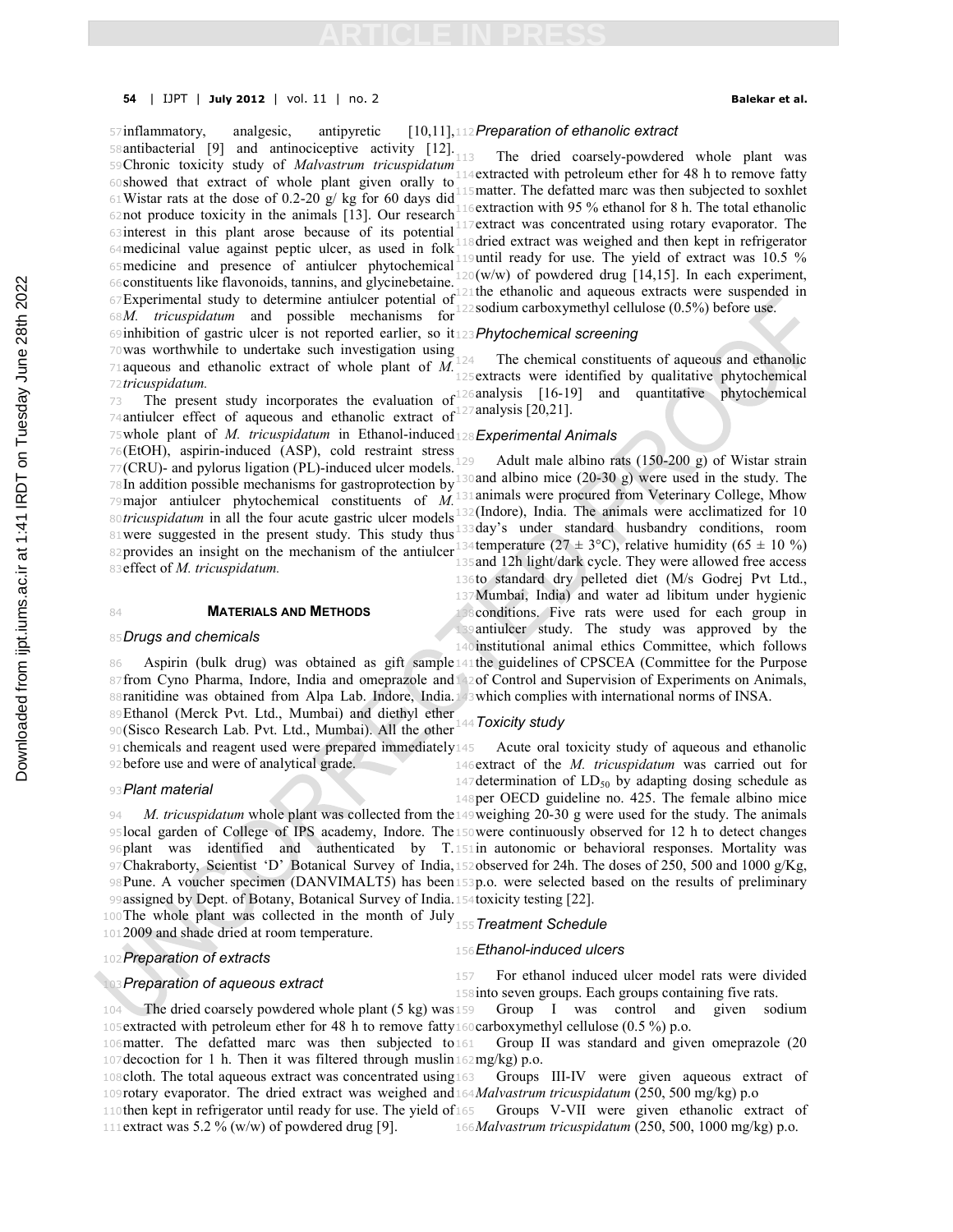### **Antiulcer Activity of** *Malvastrum tricuspidatum* ijpt.iums.ac.ir | **55**

Table 1. Qualitative phytochemical analysis of aqueous and ethanolic<sub>2050</sub>f 250, 500 and 1000 mg/kg and aqueous extract 250, extract of *Malvastrum tricuspidatum*

|                     |                                                              | <b>Inference</b> |      |  |  |
|---------------------|--------------------------------------------------------------|------------------|------|--|--|
|                     | Sr.no. Phytochemical tests Aqueous extract Ethanolic extract |                  |      |  |  |
|                     | Alkaloids                                                    |                  |      |  |  |
| 2                   | Saponins                                                     |                  |      |  |  |
| 3                   | <b>Tannins</b>                                               |                  | ٠    |  |  |
| 4                   | Flavonoids                                                   |                  | +    |  |  |
| 5                   | Phytosterols                                                 |                  | ÷    |  |  |
| 6                   | Carbohydrates                                                |                  | $^+$ |  |  |
|                     | Proteins                                                     |                  | $^+$ |  |  |
| 8                   | Terpenoids                                                   |                  | $^+$ |  |  |
| q                   | Volatile oil                                                 |                  |      |  |  |
| + indicates present |                                                              |                  |      |  |  |

- indicates absent

# *Aspirin-induced ulcers*

168 For aspirin-induced ulcer model rats were divided control  $\times$  100 into three groups. Each group contained five rats.

 Group I was control and given sodium carboxymethyl cellulose (0.5 %) p.o.

- mg/kg) p.o.
- *tricuspidatum* (500 mg/kg) p.o.

## *Cold-restraint-stress-induced ulcers*

 For cold-restraint-stress-induced ulcer model rats 178 were divided into three groups. Each group contained 232 cages that were placed at 2 - 4°C in a refrigerator for 2 five rats.

 Group I was negative control (restraint-stress-<sup>234</sup>was determined following previously-described method 181 controlled) and given sodium carboxymethyl cellulose<sub>235</sub>[26] and mucus content was determined [27].  $182(0.5\%)$  p.o.

 Group II was positive control (cold- and restraint-<sup>236</sup>*Pylorus-ligation-induced gastric ulcer* 184 stress-controlled) and given sodium carboxymethyl<sub>237</sub> cellulose (0.5 %) p.o.

186 Group III was standard and given (Omeprazole  $20_{239}$ coprophagy. Pylorus ligation was applied by ligating the mg/kg) p.o.

 Group IV was given ethanolic extract of *Malvastrum* <sup>241</sup>anaesthesia for 6 h after 1 h of ethanolic extract (500 *tricuspidatum* (500 mg/kg) p.o.

# *Pylorus-ligation-induced ulcers*

191 For pylorus-ligated ulcer model, rats were divided 245 After 6 h of surgery, rats were sacrificed with over dose into three groups. Each group contained five rats. 193 Group I was control and given

carboxymethyl cellulose (0.5 %) p.o.

mg/kg) p.o.

 Group III was given ethanolic extract of *Malvastrum* <sup>251</sup>[21] and peptic activity [29,30] were determined. *tricuspidatum* (500 mg/kg) p.o.

## *Antiulcer study*

*Ethanol-induced ulcers*

## *Phytochemical screening*

 The male rats were randomly divided into seven <sup>255</sup>presence of flavonoids, triterpenes, saponins, tannins, groups and fasted for 24h with free access to water. <sup>256</sup>phytosterol, alkaloids, glycosides and carbohydrates Animals were given sodium carboxymethyl cellulose <sup>257</sup>(Table 1) .The results of quantitative phytochemical (0.5%), ethanolic extract of the *M. tricuspidatun* at dose <sup>258</sup>screening were shown Table 2. Preliminary phytochemical screening revealed the

500 mg/kg or Omeprazole (20 mg/kg) orally. After pretreatment of extract and omeprazole, EtOH (1 ml/200 gm of absolute ethanol) was administered orally to each group [23]. Animals were sacrificed after 1 h by cervical dislocation. Stomachs were isolated, opened along the greater curvature and were gently rinsed with saline to remove the gastric content and blood clot. The ulcer scoring was done and the percentage protection was calculated [24].

0.5 Red colouration

- 1 Spot ulcer
- 1.5 Haemorrhagic streak
- 2 Ulcers
- 3 Perforation

220 Percentage of ulcer inhibition  $=$  Mean ulcer index of control - Mean ulcer index of test / Mean ulcer index of

### *Aspirin-induced gastric ulcer*

172 Group II was standard and given ranitidine (50<sup>225</sup>mg/kg) and ranitidine (50 mg/kg), ASP (1000 mg/kg) 174 Group III was given ethanolic extract of *Malvastrum*<sup>227</sup> given p.o. to induce gastric ulcers. After 5 h, the animals After 1 h of pretreatment with ethanolic extract (500 suspended in 0.5% sodium carboxymethyl cellulose was

were killed and ulcer scoring was done [25]

# *Cold-restraint-stress-induced gastric ulcer*

After 1 h of pretreatment with ethanolic extract (500 1mg/kg), rats were subjected to cold stress in restraint h. The animals were sacrificed 2 h later and ulcer index

In this method, male albino rats were fasted in individual cages for 24 h and care was taken to avoid 240 pyloric end of the stomach of rats under ether mg/kg) or omeprazole (20 mg/kg) treatment. Animals were allowed to recover and stabilize in individual cage and were deprived of water during postoperative period. of chloroform and the stomach was dissected out. The sodium<sub>247</sub> glandular portion was then exposed and examined for ulceration as described earlier [28]. Gastric juice was

195 Group II was standard and given omeprazole (20<sub>249</sub> collected and its volume [26], pH [2], free acidity and total acidity [2], mucus content [26], protein content

# **RESULT**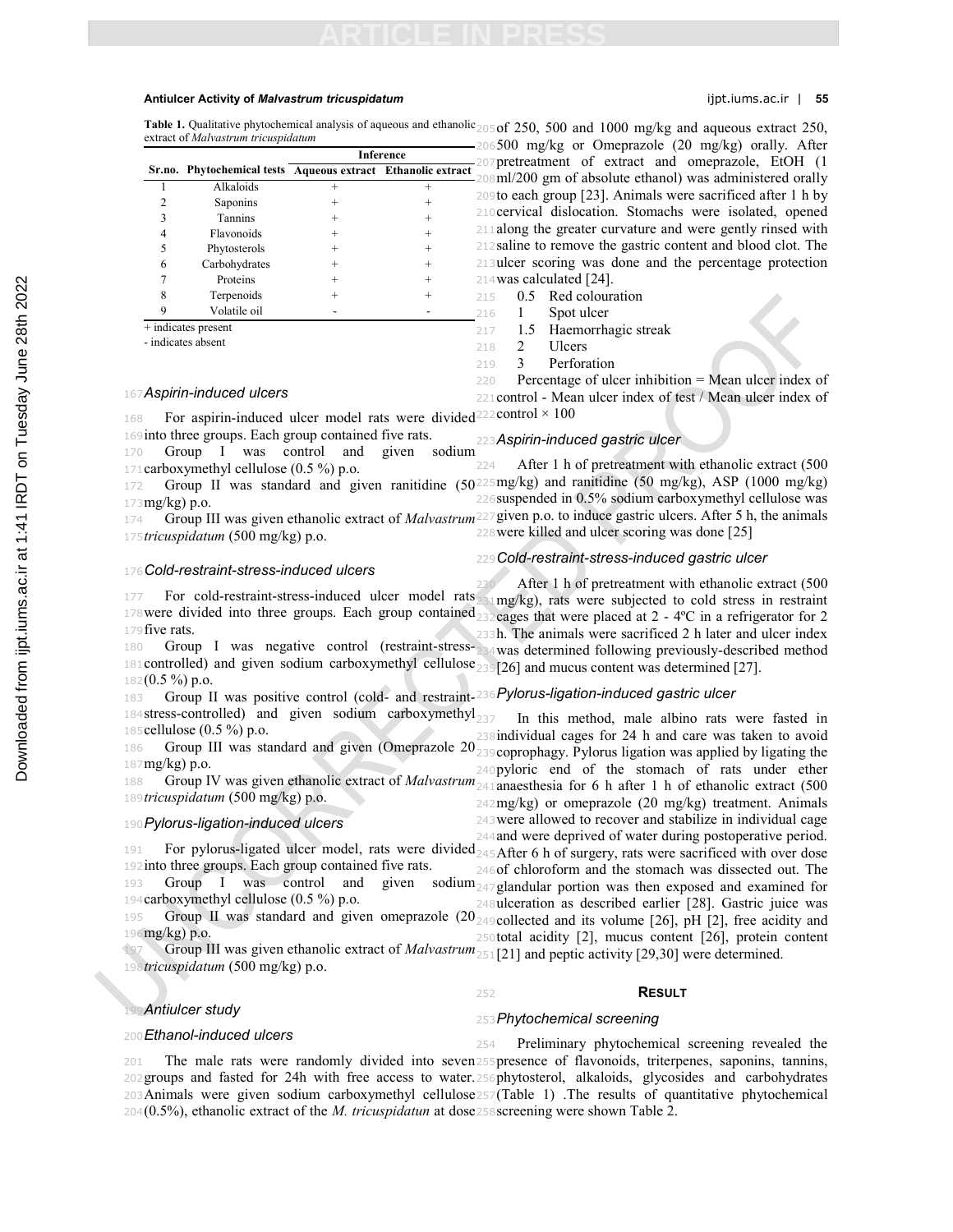## **56** | IJPT | **July 2012** | vol. 11 | no. 2 **Balekar et al.**

Table 2. Quantitative phytochemical analysis of aqueous and 267 Effect of MTAE and MTEE on gastric ulcer studies ethanolic extract of *Malvastrum tricuspidatum*

| Phytoconstituents     | <b>Ouantity</b> in<br>aqueous extract | <b>Quantity</b> in<br>ethanolic extract <sup>21</sup> |  |  |
|-----------------------|---------------------------------------|-------------------------------------------------------|--|--|
| Alkaloids $(\% )$     | 10                                    | 12                                                    |  |  |
| Flavonoids (%)        | 12.50                                 | 20.50                                                 |  |  |
| Carbohydrates (mg/ml) |                                       |                                                       |  |  |
| Glucose               | 4.7                                   | 4.3                                                   |  |  |
| Fructose              | 5.4                                   | 4.56                                                  |  |  |
| Lactose               | 6.5                                   | 5.93                                                  |  |  |
| Maltose               | 7.47                                  | 6.37                                                  |  |  |
| Lipids (mg/ml)        | 0.208                                 | 0.28                                                  |  |  |

 Effect of MTAE and MTEE on various types of gastric ulcer models was shown in Tables 3 and 4 and Fig 1. In ulcerogen-treated animals, extensive gastric 71 ulcers in the stomach of all the experimental models were shown. Both ethanol and cold restraint stress provoked haemorrhagic form of ulcers in the stomach with adequate evidence with intraluminal bleeding whereas aspirin caused mostly petechial ulcers and erosions. MTAE (250and 500 mg/kg) and MTEE (250, 500 and 1000 mg/kg) given orally showed dose-dependent protective effect against gastric ulcer induced by ethanol and was comparable with omeprazole. 280 MTEE at a dose of 500 mg/kg significantly ( $p < 0.05$ ) reduced gastric ulcers in pylorus ligated ulcer model.

## <sup>259</sup>*Toxicity study*

260 Acute oral toxicity study of aqueous and ethanolic<sub>283</sub> 260 Actue oral toxicity study of aqueous and emanolic 283 In 6 h pylorus-ligated rats, MTEE (500 mg/kg)<br>261 extracts of the *M. tricuspidatum* revealed that it did not 284 decreased the gastric injce volume and reversed t <sup>262</sup>exhibit any signs of toxicity up to 2 g /kg body weight. <sup>263</sup>Since there was no mortality of the animals found at <sup>264</sup>high dose, doses of 250, 500 and 1000 mg/kg of the 267 protein content and output of acid and peptic activity in<br>265 extracts were selected for evaluation of anti-ulcer experience liestics. <sup>266</sup>activity. 268 Since there was no motianty of the animals found at 286 Omeprazole showed significant ( $p < 0.05$ ) reduction in 264 high dose, doses of 250, 500 and 1000 mg/kg of the secondary partial and matrix of anti-partial and ma

# <sup>282</sup>*Effect of MTAE and MTEE on gastric ulcer studies*

<sup>284</sup>decreased the gastric juice volume and reversed the 85 increased output of acid and peptic secretion (Table 3). <sup>288</sup>pylorus ligation.

# Table 3. Effect of MTAE and MTEE on EtOH-, ASP-, CRU- and PL-induce

| Treatment dose (mg/kg)            | <b>Ulcer</b> index            | Protection |  |
|-----------------------------------|-------------------------------|------------|--|
| EtOH-induced ulcer control (EtOH) | $22.1 \pm 0.33$               |            |  |
| $OMP(20) + EtOH$                  | $2.5 \pm 0.50^a$              | 88.68      |  |
| $MTAE(250) + EtOH$                | $13.9 \pm 0.18^{ab}$          | 37.10      |  |
| $MTAE (500) + EtOH$               | $4.2 \pm 0.84$ <sup>a</sup>   | 80.90      |  |
| $MTEE (250) + EtOH$               | $9.7 \pm 0.58^{ab}$           | 56.10      |  |
| $MTEE (500) + EtOH$               | $3.9 \pm 0.10^a$              | 82.35      |  |
| $MTEE (1000) + EtOH$              | $3.7 \pm 0.12^a$              | 83.25      |  |
| ASP induced ulcers control (ASP)  | $14.80 \pm 0.560$             |            |  |
| Ranitidine (50)                   | $1.50 \pm 0.223$ <sup>a</sup> | 89.86      |  |
| $MTEE (500) + ASP$                | $2.5 \pm 0.220^a$             | 83.10      |  |
| Negative control (CRU).           | $0.5 \pm 0.223$               |            |  |
| Positive control (CRU)            | $6.5 \pm 0.353^b$             |            |  |
| $OMZ(20) + CRU$                   | $0.9 \pm 0.187$ <sup>a</sup>  | 85.93      |  |
| $MTEE (500) + CRU$                | $1.0 \pm 0.220^a$             | 84.61      |  |
| PL-induced ulcers control (PL)    | $9.5 \pm 0.50$                | --         |  |
| $OMZ(20) + PL$                    | $1.4 \pm 0.33$ <sup>a</sup>   | 85.26      |  |
| $MTEE (500) + PL$                 | $2.3 \pm 0.25^a$              | 75.78      |  |

EtOH: Ethanol; MTAE: Malvastrum tricuspidatum Aqueous extract; MTEE: Malvastrum tricuspidatum Ethanolic extract; OMP: omeprazole; ASP: aspirin; CRU: Restraint controlled ulcer; PL: pylorus-ligation.

Results are expressed as mean ± SEM; n=5 in each group comparison made with control and with standard group. Data were analyzed by one way ANOVA followed by Tukey's multiple comparison test.

 $a_p$  < 0.05 = compared to control group

 $bp < 0.05$  compared to standard group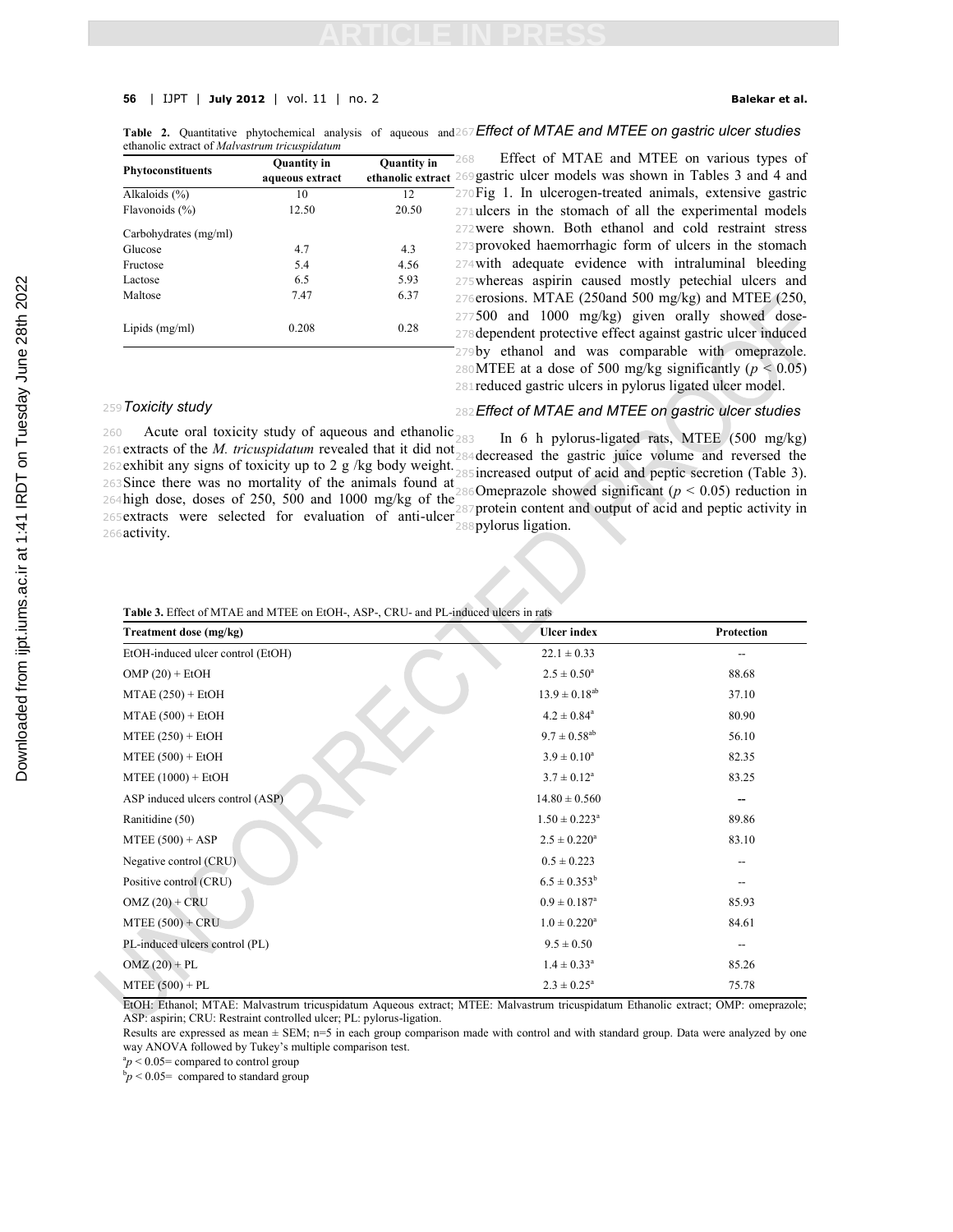### **Antiulcer Activity of** *Malvastrum tricuspidatum* ijpt.iums.ac.ir | **57**



**Fig 1.** Comparison of mean ulcer index among ethanol-induced ulcer, aspirin-induced ulcer, cold restraint ulcer and pylorus ligation models

## <sup>289</sup> **DISSCUSION**

*Malvastrum tricuspidatum* as evaluated by employing <sup>337</sup>ulcer in the stomach was significantly inhibited, both asprin, ethanol, cold restraint and pylorus ligation ulcer <sup>338</sup>acid concentration and gastric volume were decreased models. These models represent some of the most <sup>339</sup>and the pH values, mucus content were increased. It is common causes of gastric ulcer in humans. Many <sup>340</sup>suggested that *Malvastrum tricuspidatum* ethanolic factors and mechanisms are implicated in the <sup>341</sup>extract can suppress gastric damage induced by ulcerogenesis and gastric mucosal damage induced by <sup>342</sup>aggressive factors and correct the imbalance between different models employed in the present study <sup>343</sup>aggressive and defensive factors indicating its involving, depletion of gastric wall, mucosal damage <sup>344</sup>cytoprotective, antioxidant, neutralizing and induced by non-steroidal anti-inflammatory drugs and <sup>345</sup>antisecretary properties. free radical production [31]. Ethanol-induced gastric <sup>346</sup> In phytomedicine, various phytoconstituents like injury is associated with significant production of <sup>347</sup>flavonoids, alkaloids, tannins, saponins, terpenes, amino oxygen free radicals leading to increased lipid <sup>348</sup>acids, gums and mucilages are reported to possess peroxidation, which causes damage to cell and cell <sup>349</sup>antiulcer effect [36]. Aqueous and ethanolic extract membrane [32]. The ethanolic extract of *Malvastrum* <sup>350</sup>were prepared and phytochemical analysis revealed *tricuspidatum* has significantly protected the gastric <sup>351</sup>presence of flavonoids and tannins as a major mucosa against ethanol challenge as shown by reduced <sup>352</sup>constituent. Many phytochemical constituents like values of lesion index as compared to control group, <sup>353</sup>flavonoids, tannins, terpenes and glycinebetaine that are suggesting its potent cytoprotective and free radical <sup>354</sup>reported to possess antiulcer activity are also present in scavenging effect. NSAIDs like aspirin cause gastric <sup>355</sup>*Malvastrum tricuspidatum.* These phytochemicals have mucosal damage by decreasing prostaglandin levels <sup>356</sup>been proposed to explain their gastroprotective effects through inhibition of prostaglandin synthesis [33]. <sup>357</sup>by several mechanisms in the present study.

 The anti-ulcer activity of the whole plant extract of <sup>336</sup>*Malvastrum tricuspidatum*, the formation of pylorus formation was mainly due to gastric hypermotility, which could lead to mucosal over friction and generation of free radical during stress ulcer [34]. Ethanolic extract of *Malvastrum tricuspidatum* was significantly effective in protecting gastric mucosa against cold restraint stress ulcers at the dose of 500 mg/kg as shown by reduced values of lesion index and increased mucus content as compared to control group, suggesting its potent cytoprotective and antisecretary effect. It has been proposed that in pyloric ligation, the digestive effect of accumulated gastric juice and interference of gastric blood circulation are responsible for induction of ulceration [35]. The anti-ulcer activity of ethanolic extract of *Malvastrum tricuspidatum* at the dose of 500 mg/kg in pylorus ligation model is evident from its significant reduction in gastric volume, total acidity, free acidity, ulcer index and increase in pH of 335 gastric juice. In animals treated with ethanolic extract of

Ethanolic extract of *Malvastrum tricuspidatum* was <sup>358</sup> Flavonoids have antiulcer and gastroprotective significantly effective in protecting gastric mucosa <sup>359</sup>activities. Several gastroprotective mechanism have against aspirin-induced ulcers at the dose of 500 mg/kg <sup>360</sup>been proposed to explain the biological effects of as shown by reduced values of lesion index as compared <sup>361</sup>flavonoids including free radical scavenging during 316to control group, suggesting its potent cytoprotective 362 hyperoxidation of lipid memebrane, increases mucosal effect. In the cold-restraint stress model, gastric ulcer  $363$  PGE<sub>2</sub>, increases mucosal blood flow, decreases

| Table 4. Gastroprotective activity of ethanolic extract of whole plant of <i>Malvastrum tricuspidatum</i> on various parameters in pylorus ligated ulcer |  |  |
|----------------------------------------------------------------------------------------------------------------------------------------------------------|--|--|
|----------------------------------------------------------------------------------------------------------------------------------------------------------|--|--|

| Treatment   | Dose                     | Volume of gastric    | pH                | Free acidity                                                 | Total acidity           | Gastric mucus content       | Total protein                                             | Pepsin activity          |
|-------------|--------------------------|----------------------|-------------------|--------------------------------------------------------------|-------------------------|-----------------------------|-----------------------------------------------------------|--------------------------|
|             | (mg/kg)                  | juice (ml)           |                   | (mEq/l/100g)                                                 | (mEq/l/100g)            | $\mu$ g of alcian blue/g of | $(\mu$ g/ml)                                              | $(\mu g/ml)$             |
|             |                          |                      |                   |                                                              |                         | stomach)                    |                                                           |                          |
| Control     | $\overline{\phantom{a}}$ | $4.32 \pm 0.25$      | $2.4 \pm 0.31$    | $27.2 \pm 2.45$                                              | $47.4 \pm 2.13$         | $4.82 \pm 0.11$             | $286.38 \pm 15.68$ $45.75 \pm 1.39$                       |                          |
| OMZ         | 20                       | $2.24 \pm 0.19^a$    | $3.94 \pm 0.20^a$ | $11.0 \pm 0.70^a$                                            | $26.2 \pm 1.53^{\circ}$ | $8.74 \pm 0.44^{\circ}$     | $165.3 \pm 8.53^{\circ}$                                  | $18.04 \pm 0.84^{\circ}$ |
| <b>MTEE</b> | 500                      | $1.68 \pm 0.18^{ab}$ |                   | $4.52 \pm 0.18^{a}$ $11.48 \pm 0.54^{a}$ $21.8 \pm 1.49^{a}$ |                         | $5.83 \pm 0.16^b$           | $191.7 \pm 12.85^{\text{a}}$ $31.85 \pm 0.59^{\text{ab}}$ |                          |

Results are expressed as mean ± SEM; n=5 in each group comparison made with control and with standard group. Data were analyzed by one way ANOVA followed by Tukey**'**s multiple comparison test.

 ${}^{a}p$  < 0.05 = compared to control group

 $b_p$  < 0.05= compared to standard group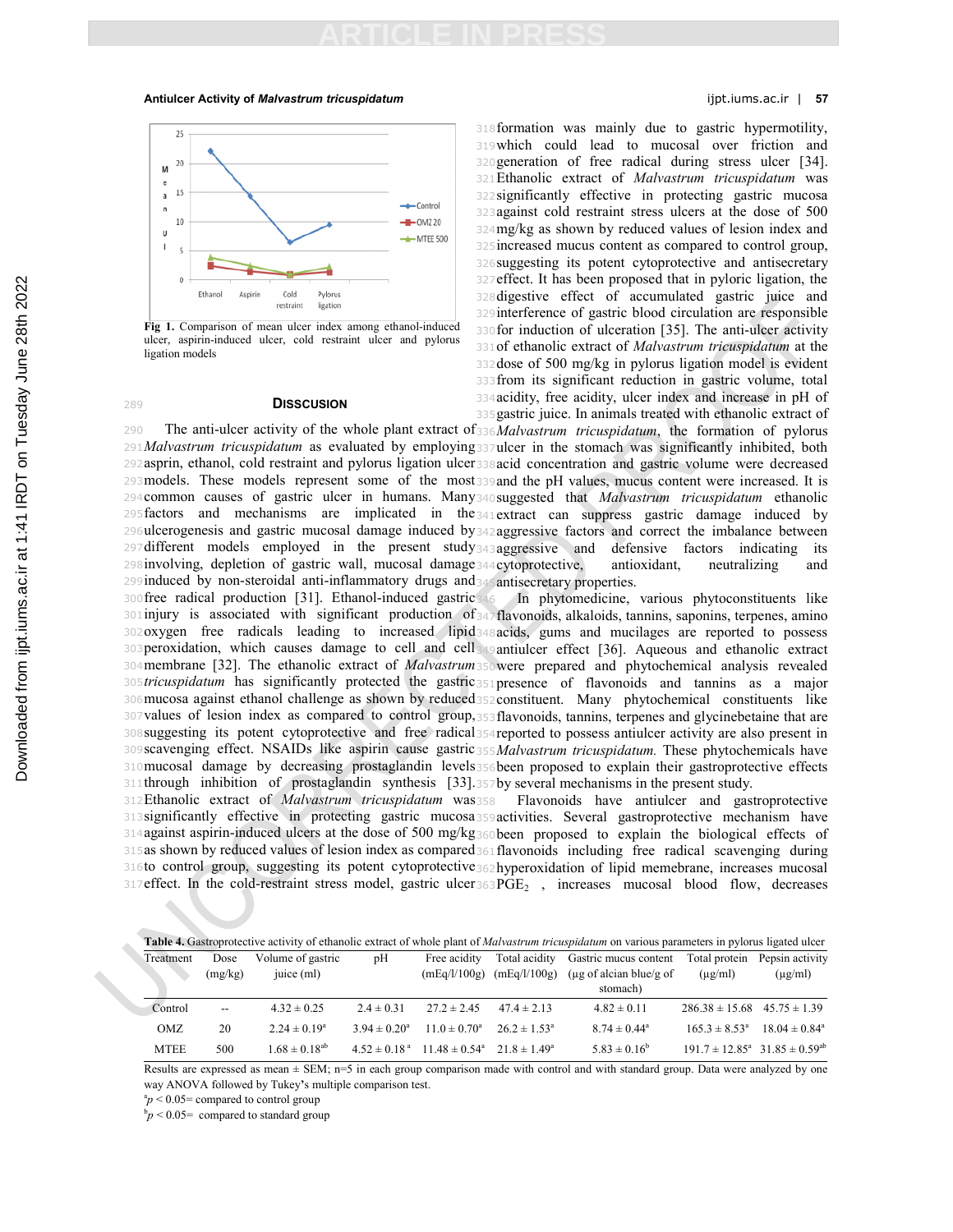### **58** | IJPT | **July 2012** | vol. 11 | no. 2 **Balekar et al.**

364 histamine secretion. On the other hand, tannins and 4234. 365 polyphenols may prevent ulcer development due to their  $424$ 366protein precipitating and vasoconstricting effects. Their<sup>4255.</sup> 367 astringent action can help precipitating microproteins on 368 ulcer site thereby forming an impervious layer over the  $428$ 369linning that hinders gut secretions and protects $429$ 370 underlying mucosa from toxins and other irritants and  $_{4307}$ 371stimulate  $PGE_2$  formation. Terpenes are known to 431 372possess antiulcer activity and their action has been<sup>432</sup> 373 suggested to be due to the activation of cellular<sup>4338</sup>. 374 protection, reduction of mucosal prostaglandins<sup>434</sup>  $375$ metabolism-cytoprotective action and reduction  $64^{435}$ <br> $375$ metabolism-cytoprotective action and reduction  $64^{435}$ 376 gastric vascular permeability. Betaine also known  $\text{as}_{437}^{330}$ 377glycinebetaine closely related to amino acid, glycine. 438 <sup>378</sup>Earlier experimental studies indicated that betaine could 379 preserve cellular and subcellular membranes from free44010. 380radical mediated oxidative damage by its antioxidant<sup>441</sup> 381 activity. The ability of betaine to maintain the mucosal  $^{442}_{443}$  $382$ antioxidant status at higher rate demonstrates its<sup> $332$ </sup> 383possible preventive efficacy in inhibiting free radical  $445$ 384 mediated ulcerogenesis. The antiulcer activity of betaine 446 385is probably related to its ability to neutralize the  $44712$ . 386hydrochloric acid secreted in to stomach and/or its448 <sup>387</sup>antioxidant nature by which it maintain the level of <sup>388</sup>GSH and the activities of the mucosal antioxidant 389 enzymes to near normal status. Thus it protects the  $4$ 390 gastric mucosa against oxidative damage by decreasing  $4$ 391 lipid peroxidation and strengthening the mucosal barrier  $454$ <sup>392</sup>[37-39].

 In conclusion, On the basis of the present results and available reports, it can be concluded that the anti-ulcer activity elucidated by *Malvastrum tricuspidatum* could be mainly due to the modulation of defensive factors through an improvement of gastric cytoprotection and 398 partly due to decreased acid secretion. The results also supported the presence of flavonoids, tannins, and terpenes in ethanolic extract of *Malvastrum tricuspidatum* that are reported to possess antiulcer 402 activity by various mechanisms like free radical  $466$ 403 scavenging, increased mucosal PGE<sub>2</sub>, increased 467 3. 404 mucosal blood flow, decreased histamine secretion, 46820. astringent action, neutralizing HCl secreted and antioxidant nature. Hence, it is suggested that *Malvastrum tricuspidatum* ethanolic extract show antiulcer activity by suppressing gastric damage induced 409by aggressive factors as well as by regulating the  $474$ defensive factors.

### <sup>411</sup>**REFERENCES**

4121. Goel RK, Sairam K. Antiulcer drugs from indigenous sources 47924.<br>with emphasis on Musa sapientum, Tamrabhasma, Asparagus 480 413 with emphasis on Musa sapientum, Tamrabhasma, Asparagus<sup>480</sup><br>414 racemous and Zingeber officinate Indian J Pharmacol 2002:481 racemous and Zingeber officinate. Indian J Pharmacol 2002; 481<br>34:100-10 415 34:100-10.

478

- 4162. Dandagi PM, Patil MB, Mastiholimath VS, Gadad AP, Kulkarni<sup>483</sup>25.<br>417 AR, Jalalpure SS. Antiulcer activity of extracts of Cyperous<sup>484</sup> AR, Jalalpure SS. Antiulcer activity of extracts of Cyperous<sup>484</sup> 418 rotundus rhizome in Pylorus ligated Rat model. Adv Pharmacol<sup>485</sup>
- 419 Toxicol 2007; 8:117-22. 4203. Patil P, Prakash T, Shivkumar H, Pal S. Anti-Ulcer and Anti-
- 421 Secretary Properties of the Butea onosperma (Lam) Bark488 422 Extract with Relation to antioxidant Studies. IJPT 2009; 8:1-6. 489 61.

Alam MS, Chopra N, Ali M, Niwa M. A new lactone from Malvastrum coromandelinum. Indian J Chem 1996; 35B:1354-5. Kirtikar KR, Basu BD. Indian Medicinal Plants. 2nd ed:

426 International Book Distributors; 1935. p.1020-23. Ibrar M, Hashim S, Marwat K B. Ethnobotanic study of the weeds of five crops in district Abbottabad, N-W Pakistan. Pak J Weed Sci Res 2003; 9:229-40.

> Andrade-Cetto A and Heinrich M. Mexican plants with hypoglycemic effect used in the treatment of diabetes. J Ethnopharmacol 2005; 99:325-48.

4338. Dahanukar SA, Kulkarni RA Rege NN. Pharmacology of Medicinal plants and Natural products. Indian J Pharmacol 2000; 435 32:S81-118

Sittiwet C, Jesadanont S, Pongpech P, Naenna P, Pongsamart S. Antibacterial activity of Malvastrum coromandelianum Garcke against methicillin-sensitive and methicillin-resistant strains of Staphylococcus aureus. Current Res Bacteriol 2008; 1:42-5.

Khonsung P, Nantsupawat S, Jesadanont SN, Chantharateptawan V, Panthang A. Anti-inflammatory and Analgesic Activities of water extract of Malvastrum coromandelianum (L.) Garcke. Thai 443 J Pharmacol 2006; 28:9-15.

Seshadri SD, Ashok K, Danasesharan BS, Suresh B, Narayan SS. Antipyretic and analgesic activity of Malvastrum Antipyretic and analgesic activity of Malvastrum coromandelinum.Linn. Hamdard Med 2008; 51:10-2.

Reddy YSR, Venkatesh S, Suresh B. Antinociceptive activity of Malvastrum coromandelinum. Fitoterapia 2001;72:278-80.

Attawish A, Chavalittumrong P, Chuthaputti A, Bansiddhi J, Chuntapet P, Panamuna S. Chronic toxicity of Malvastrum tricuspidatum. Bull Dept Med Sci 1998; 40:261-71.

45214. Harborne JB. Phytochemical methods–a guide to modern techniques of plant analysis. 2nd ed: New York: Chapman and Hall; 1984.p. 288.

45515. Mukherjee PK. Quality control of herbal drugs – an approach to evaluation of botanicals. 1st ed: New Delhi: Business Horizons Pharmaceutical Publications; 2002; p.370-483.

45816. Surmaghi MH, Aynehchi Y, Amin GH, Mahmoodi Z. Survey of Iranian plants for saponins, alkaloids, flavonoids and tannins. IV. Daru 1992; 2:281-91.

46117. Somolenski SJ, Silinis H, Farnsworth NR. Alkaloid screening I. 462 Lloydia 1972; 35:1-34.

46318. Mace GS. Anaerobic bacteriology for clinical laboraties. Pharmacognosy 1963; 23:89-91.

> Finar G. Plants of economic importance, Medicinal plants and medicine in Africa. Ibadan: Spectrum Books Ltd; 1986. p. 150-

> Khanna GV, Kannabiran K. Larvicidal effect of Hemidesmus indicus, Gymnema sylvestre, and Eclipta prostrata against Culex qinquifaciatus mosquito larvae. Afr J Biotechnol 2007;6:307-11.

Jayraman J. Laboratory Manual In Biochemistry: New age 172 International (P) Limited Publishers 2005 .p. 78-9.

47322. OECD/OCDE, 425, OECD Guideline for testing of Chemicals, Acute Oral Toxicity- UP and Down Procedure, 2001.

47523. Sairam K, Rao CV, Babu MD, Kumar KV, Agrawal VK, Goel 476 RK. Antiulcerogenic effect of methanolic extract of Emblica<br>477 officinalis: an experimental study. J Ethnopharmacol 2002; 82:1officinalis: an experimental study. J Ethnopharmacol 2002; 82:1-

> 47924. Malarajan P, Gopalakrishnam G, Narasimhan S, Vehi KJ, Karimani S. Antiulcer activity of crude alcoholic extract of Toona ciliate Roemer (heart wood). J Ethnopharmacol 2007; 110:348-51.

> 48325. Bodhankar SL, Jain BB, Ahire BP, Dande RB, Shitole PP. The effect of rabeprazole and its isomer on aspirin and histamine induced ulcer in rats. Indian J Pharmacol 2006; 36:357-58.

48626. Govindarajan R, Vijaykumar M, Singh M, Rao CV, Shirwaikar A, Rawat AK. Pushpangadan P. Antiulcer and antimicrobial activity of Anogeissus latifolia. J Ethnopharmacol 2006; 106:57-